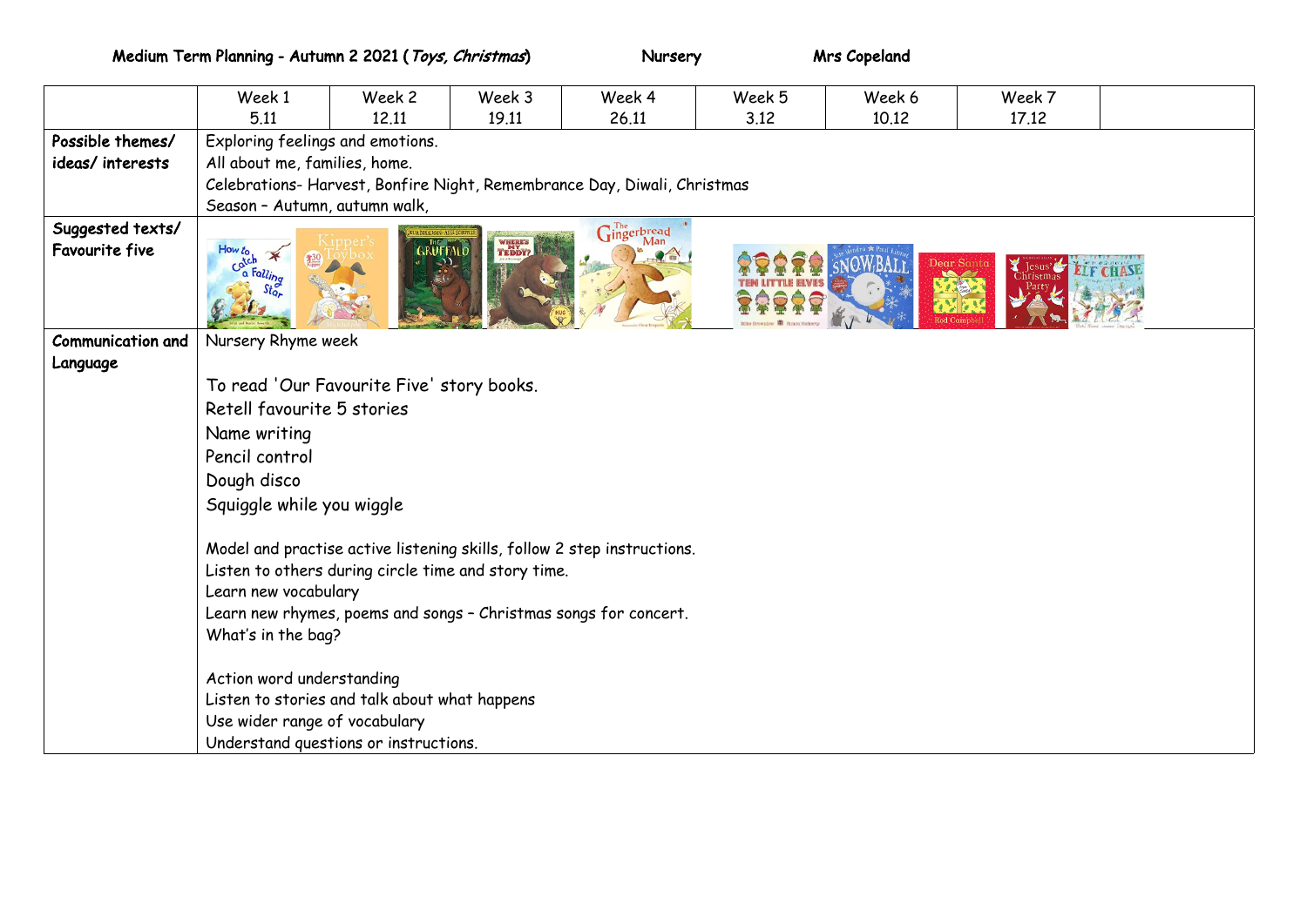| Personal, Social | Make time to get to know children and their family (Child's history, likes, dislike)                                         |  |  |  |  |  |  |
|------------------|------------------------------------------------------------------------------------------------------------------------------|--|--|--|--|--|--|
| and Emotional    | Circle time. Remember rules and routines                                                                                     |  |  |  |  |  |  |
|                  | Nursery rules and expectations, Modelling behaviour during choosing time. Share and take turns                               |  |  |  |  |  |  |
|                  | Talk about feelings, happy, sad, worried, angry                                                                              |  |  |  |  |  |  |
|                  | Manage own personal hygiene, toileting, washing hands                                                                        |  |  |  |  |  |  |
|                  | Accessing activities independently                                                                                           |  |  |  |  |  |  |
|                  | To find out about the Christmas story and how Christmas is celebrated.                                                       |  |  |  |  |  |  |
| Physical         | Move and balance in a variety of ways. Crawling, pulling self along on scooter boards, army crawl, developing core strength. |  |  |  |  |  |  |
| Development      | Make marks on large surfaces.                                                                                                |  |  |  |  |  |  |
|                  | To be able to complete inset puzzles and simple jigsaws.                                                                     |  |  |  |  |  |  |
|                  |                                                                                                                              |  |  |  |  |  |  |
|                  | Catch a large ball                                                                                                           |  |  |  |  |  |  |
|                  | Pedal a tricycle                                                                                                             |  |  |  |  |  |  |
|                  | Develop core muscles                                                                                                         |  |  |  |  |  |  |
|                  | Use large muscle movements to wave flags and streamers, make marks                                                           |  |  |  |  |  |  |
|                  | Begin to take part in group activities and work with others to manage large items                                            |  |  |  |  |  |  |
|                  | Squiggle Weeks 1-3 - Up, down, side to side                                                                                  |  |  |  |  |  |  |
|                  | Squiggle Weeks 3-6 - The Wiggle                                                                                              |  |  |  |  |  |  |
|                  | Squiggle Week 7 - The Circle                                                                                                 |  |  |  |  |  |  |
|                  |                                                                                                                              |  |  |  |  |  |  |
| Literacy         | To develop a love of reading.                                                                                                |  |  |  |  |  |  |
|                  | To give attention when asked.                                                                                                |  |  |  |  |  |  |
|                  | To know and use the vocabulary they hear.                                                                                    |  |  |  |  |  |  |
|                  | To understand a two-part question or instruction.                                                                            |  |  |  |  |  |  |
|                  | Sing 2 Nursery rhymes, 1 number rhyme and 2 seasonal songs.                                                                  |  |  |  |  |  |  |
|                  | To talk in sentences using joining words.                                                                                    |  |  |  |  |  |  |
|                  | To use longer sentences of four to six words.                                                                                |  |  |  |  |  |  |
|                  |                                                                                                                              |  |  |  |  |  |  |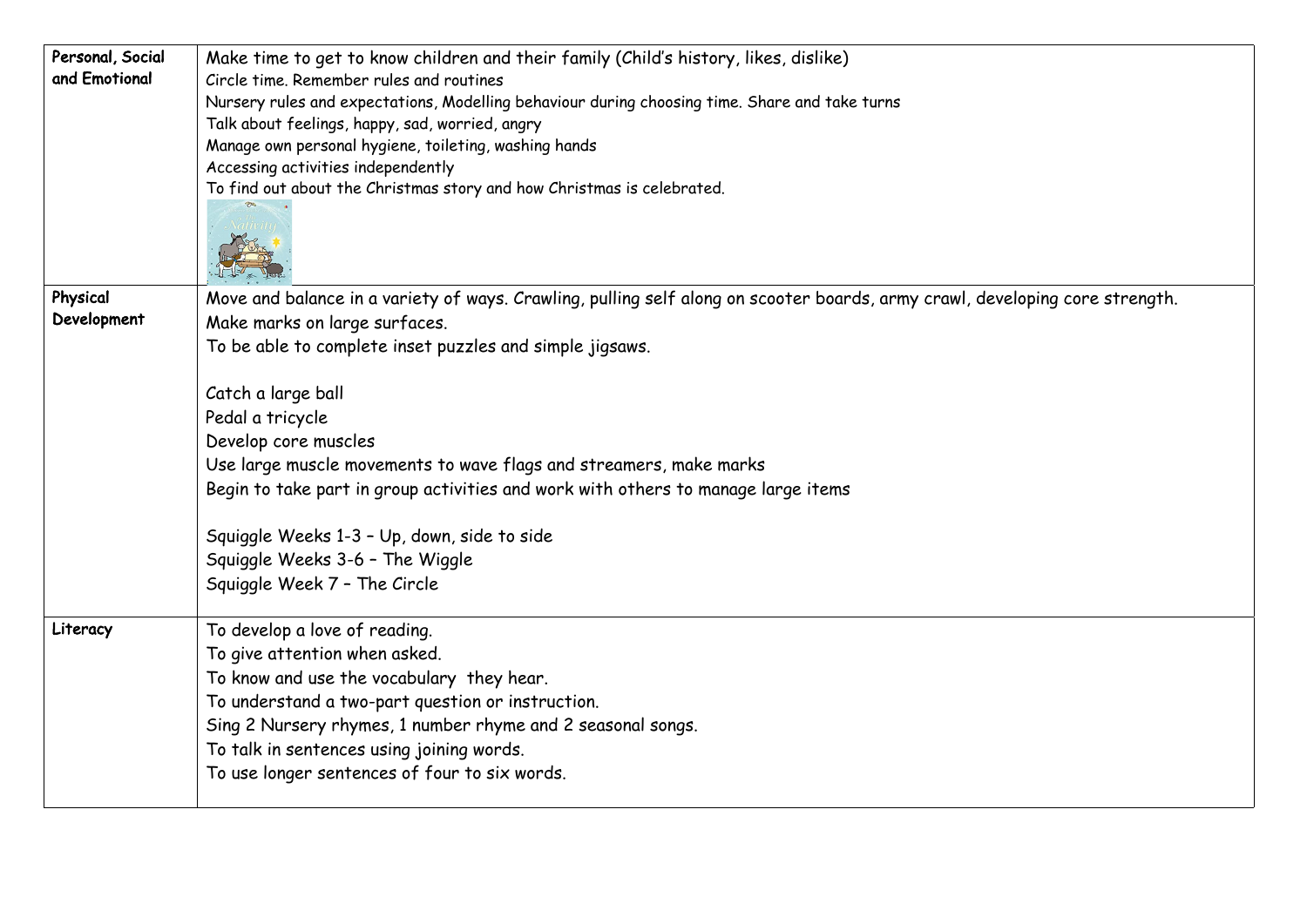|               | Enjoy and join in with songs and rhymes<br>Draw freely<br>Share books with adults<br>different parts of a book, page sequencing.                                                                                                                                                                                                                                                                                                            | Understand print has meaning, print can have different purposes, we read text from left to right and top to bottom, know the                                                                                                                                                                                                                                                                                                                                                                                                                                                                                                                                                                                                                                                                                                                                                                                                                                                                                                                                                                                                                                                                                          |                                                                                                                                                                                                                                                                                                                                                                                                                                                                                                                                                                                                                                                                                                                                                           |  |  |
|---------------|---------------------------------------------------------------------------------------------------------------------------------------------------------------------------------------------------------------------------------------------------------------------------------------------------------------------------------------------------------------------------------------------------------------------------------------------|-----------------------------------------------------------------------------------------------------------------------------------------------------------------------------------------------------------------------------------------------------------------------------------------------------------------------------------------------------------------------------------------------------------------------------------------------------------------------------------------------------------------------------------------------------------------------------------------------------------------------------------------------------------------------------------------------------------------------------------------------------------------------------------------------------------------------------------------------------------------------------------------------------------------------------------------------------------------------------------------------------------------------------------------------------------------------------------------------------------------------------------------------------------------------------------------------------------------------|-----------------------------------------------------------------------------------------------------------------------------------------------------------------------------------------------------------------------------------------------------------------------------------------------------------------------------------------------------------------------------------------------------------------------------------------------------------------------------------------------------------------------------------------------------------------------------------------------------------------------------------------------------------------------------------------------------------------------------------------------------------|--|--|
| Phonics (RWI) | First name recognition, self-registration<br>Fred Talk games                                                                                                                                                                                                                                                                                                                                                                                |                                                                                                                                                                                                                                                                                                                                                                                                                                                                                                                                                                                                                                                                                                                                                                                                                                                                                                                                                                                                                                                                                                                                                                                                                       |                                                                                                                                                                                                                                                                                                                                                                                                                                                                                                                                                                                                                                                                                                                                                           |  |  |
| Mathematics-  | Using the language of size.<br>Focus on large/big and small/little<br>Use several real life example objects that are<br>large and small in relation to each other. Begin<br>with objects that are vastly larger/smaller<br>than each other and move onto objects with a<br>smaller difference in size. Include reasoning,<br>'Do you think this large tree would fit into my<br>small box?<br>Key vocab - notice, big, large, small, little | One-one principles - assigning one number name to<br>each object that is being counted. Encourage<br>children to line up objects and touch each one as<br>they count. If counting pictures children should<br>draw a line through each picture as they count it.<br>Teach number names through songs and counting.<br>Stable order principle - understand numbers have<br>to be said in a certain order. Encourage children to<br>count aloud to larger numbers without expecting<br>them to count that number of objects.<br>Cardinal principle - understand that the number<br>name for the final object is the total number in<br>that group. When asked how many? Recall the final<br>number, those that have not grasped this principle<br>will recount the whole group again.<br>Abstraction principle - understand anything can be<br>counted including sounds and movements.<br>Order-irrelevance principle - understanding that<br>the order we count a group of objects is irrelevant.<br>There will still be the same number. Encourage<br>counting, left to right, right to left, top to bottom,<br>bottom to top. Once children have counted a group,<br>move the objects and ask how many there are. If | Comparing amounts of objects -<br>children need progressive experiences<br>where they can compare collections<br>and begin to talk about which group<br>has more things. When talking about<br>amounts of objects use the language<br>of more and fewer. Children should<br>initially be taught perceptual<br>comparing (comparing without<br>counting). Initially the groups need to<br>be very obviously different (eg, 2 and<br>7 objects), move onto collections of<br>small numbers that are similar (1 and<br>3) and then different items but the<br>same quantity (use language of same<br>or equal).<br>Key vocab - compare, more, fewer,<br>same, equal<br>Make comparisons between objects<br>relating to size, length, weight and<br>capacity. |  |  |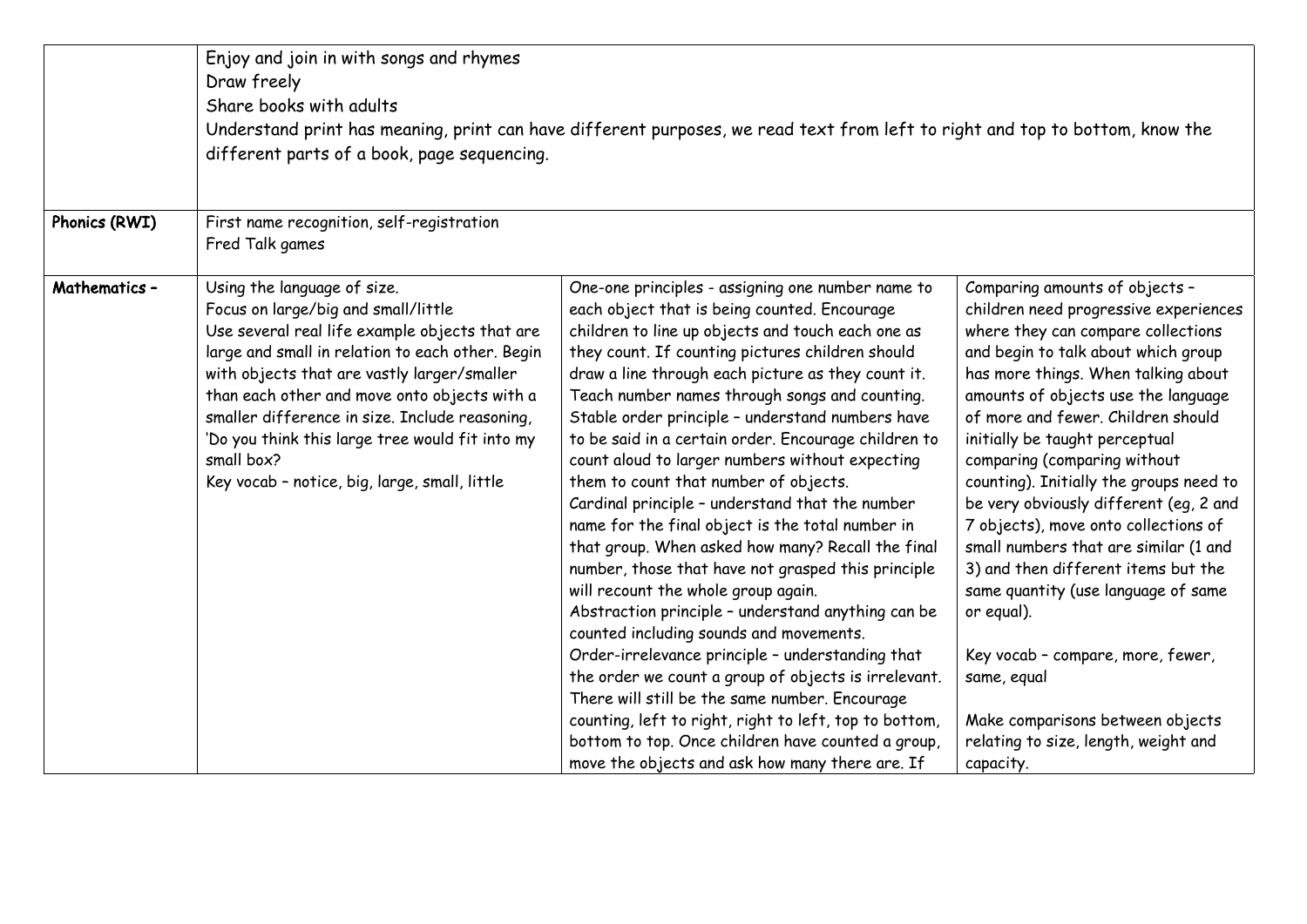|                        |                                                                                                          | the principle.                                                        | they have to count again they have not fully grasped                                                                      | Select shapes appropriately, flat<br>surfaces for building, triangle for |  |  |
|------------------------|----------------------------------------------------------------------------------------------------------|-----------------------------------------------------------------------|---------------------------------------------------------------------------------------------------------------------------|--------------------------------------------------------------------------|--|--|
|                        |                                                                                                          |                                                                       |                                                                                                                           | roof.                                                                    |  |  |
|                        |                                                                                                          |                                                                       | Key vocab -count, how many, total, altogether,                                                                            |                                                                          |  |  |
|                        |                                                                                                          | cardinal number                                                       |                                                                                                                           |                                                                          |  |  |
| Understanding the      | Bonfire night                                                                                            |                                                                       | Christmas story/ The Nativity                                                                                             |                                                                          |  |  |
| World                  | Diwali                                                                                                   |                                                                       | Christingles                                                                                                              |                                                                          |  |  |
| (Science,              | Remembrance Day                                                                                          |                                                                       |                                                                                                                           |                                                                          |  |  |
| Geography,             | Children in need                                                                                         |                                                                       |                                                                                                                           |                                                                          |  |  |
| History, RE,           | Road safety                                                                                              |                                                                       |                                                                                                                           |                                                                          |  |  |
| Technology)            |                                                                                                          |                                                                       | Talk about the weather and how it changes daily using simple weather                                                      |                                                                          |  |  |
|                        | To talk about special times within their family (birthdays,                                              |                                                                       | symbols.                                                                                                                  |                                                                          |  |  |
|                        | Christmas)                                                                                               |                                                                       | Talk about what happens in different seasons.                                                                             |                                                                          |  |  |
|                        |                                                                                                          | Go for a walk and talk about things around the school grounds and the |                                                                                                                           |                                                                          |  |  |
|                        | To talk about other celebrations (Remembrance/Bonfire)                                                   |                                                                       | local area (plants, animals)<br>Explore Harvest foods, fruits, vegetables, farming.<br>Understand where food comes from.  |                                                                          |  |  |
|                        |                                                                                                          |                                                                       |                                                                                                                           |                                                                          |  |  |
|                        | Explore the festival of Light, read the story of Prince Rama, make<br>Diva lamps, make rangoli patterns. |                                                                       | Autumn tuff tray, squirrels, hedgehogs                                                                                    |                                                                          |  |  |
|                        |                                                                                                          |                                                                       |                                                                                                                           |                                                                          |  |  |
|                        | Listen to stories about Jesus, Birth and Death of Jesus, Calming                                         |                                                                       |                                                                                                                           |                                                                          |  |  |
|                        | the storm, Jesus feeds the five thousand.                                                                |                                                                       | Use senses to explore natural materials                                                                                   |                                                                          |  |  |
|                        |                                                                                                          |                                                                       |                                                                                                                           |                                                                          |  |  |
|                        | Talk about favourite toys etc                                                                            |                                                                       |                                                                                                                           |                                                                          |  |  |
|                        |                                                                                                          |                                                                       |                                                                                                                           |                                                                          |  |  |
|                        | Talk about the weather and how it changes daily using simple                                             |                                                                       |                                                                                                                           |                                                                          |  |  |
|                        | weather symbols.                                                                                         |                                                                       |                                                                                                                           |                                                                          |  |  |
| <b>Expressive Arts</b> | Colour mixing activities (mixed story)                                                                   | <b>JACKSON POLLOCK</b>                                                | Express thoughts and feelings about what they have heard                                                                  |                                                                          |  |  |
| and Design             | Explore colour and artist techniques for flicking paint                                                  |                                                                       | Remember and sing entire songs                                                                                            |                                                                          |  |  |
| (Art, DT, Music)       | through the work of Pollock.                                                                             |                                                                       | Sing the pitch of a tone sung by another person<br>Sing the melodic shape of familiar songs                               |                                                                          |  |  |
|                        |                                                                                                          |                                                                       |                                                                                                                           |                                                                          |  |  |
|                        | Daily songs and nursery rhymes                                                                           |                                                                       | Create own songs or improvise a song they know<br>Play instruments with increasing control to express feelings and ideas. |                                                                          |  |  |
|                        |                                                                                                          |                                                                       |                                                                                                                           |                                                                          |  |  |
|                        | Enjoy moving to music, make sounds with instruments                                                      |                                                                       |                                                                                                                           |                                                                          |  |  |
|                        | Take part in pretend play                                                                                |                                                                       | Range of Christmas arts and crafts.                                                                                       |                                                                          |  |  |
|                        | Create pictures using paint and other materials                                                          |                                                                       |                                                                                                                           |                                                                          |  |  |